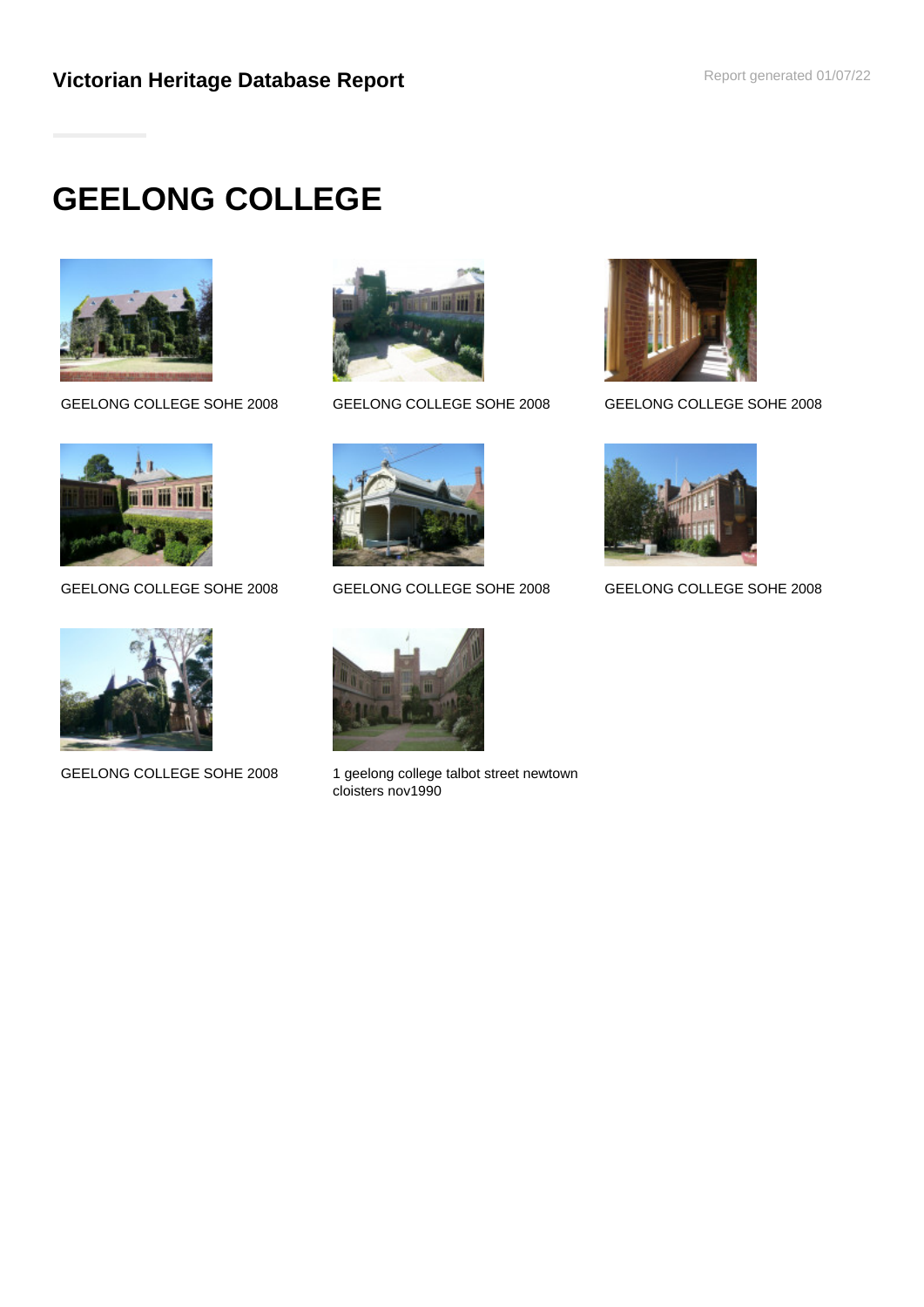

H0883 plan A



H0883 Plan B

# **Location**

20 TALBOT STREET NEWTOWN, GREATER GEELONG CITY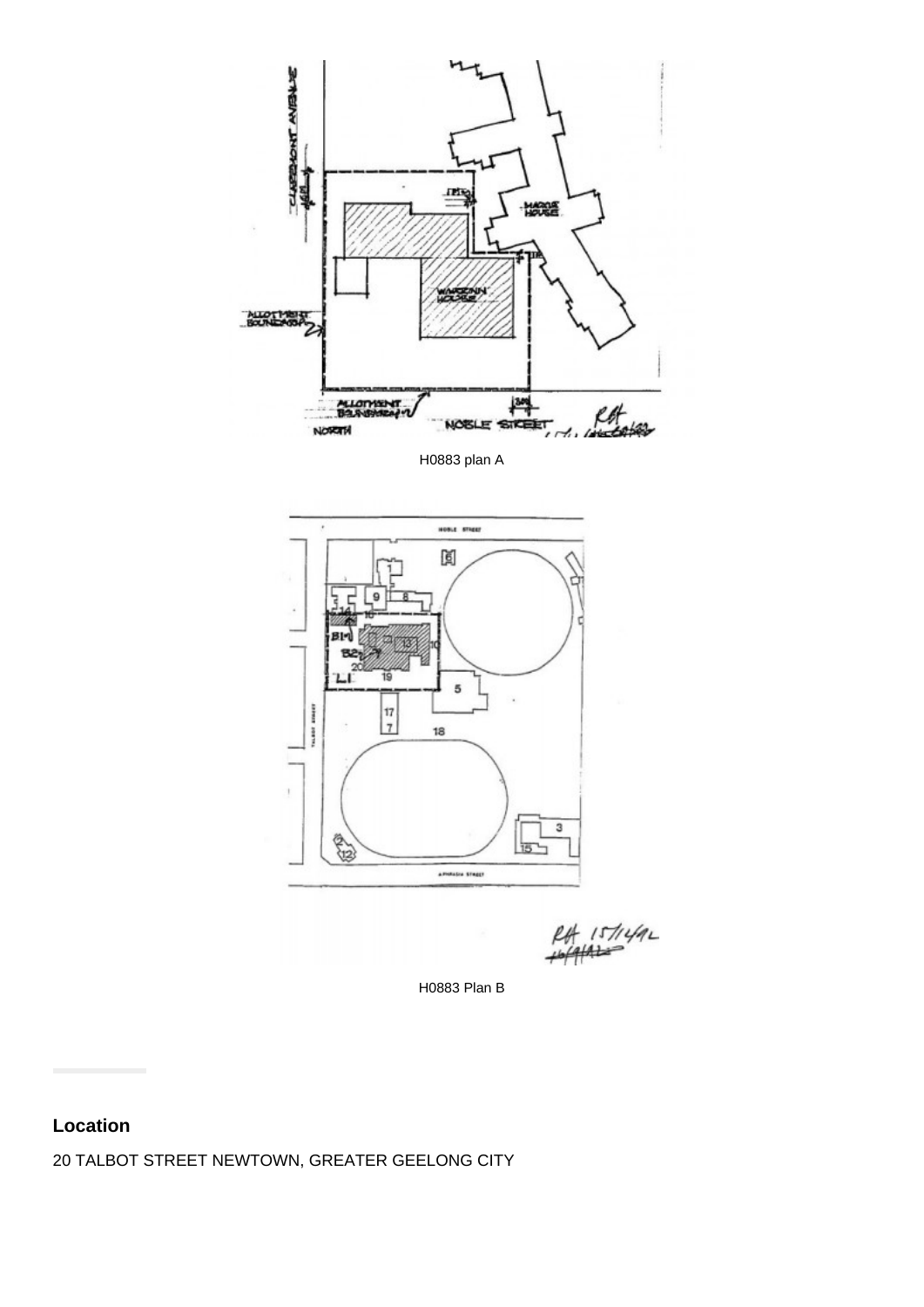## **Municipality**

GREATER GEELONG CITY

#### **Level of significance**

Registered

#### **Victorian Heritage Register (VHR) Number**

H0883

#### **Heritage Overlay Numbers**

HO141

### **VHR Registration**

December 2, 1993

## **Heritage Listing**

Victorian Heritage Register

**Statement of Significance**

#### Last updated on - July 2, 1999

The Geelong College, built in 1871, is of architectural and historical significance for the following reasons:

The original building, including the 1871 Main School and its 1873 additions are excellent examples of the work of notable architects Davidson and Henderson, and are substantially intact.The 1870-73 buildings illustrate technical innovation in the early use of hollow or cavity brickwork.

The buildings designed by Philip Hudson, including the South Wing of the Main School and the Refectory (Dining Hall) are excellent examples of collegiate Tudor architecture of the 20th Century and are also intact. The Dining Hall demonstrates outstanding craftsmanship in the use of timber, particularly in the panelling and doors.

The buildings which make up the campus are visually cohesive and illustrate respect by the various architectural firms involved for the original building s designed by Davidson and Henderson.

The buildings demonstrate the historical development of the College, which has played a significant social role, not only in the history of Geelong, but also in Victoria.

The main building, or central precinct of the school, provides evidence of the earlier influences of the school founder, George Morrison.

Warrinn House was acquired by the Geelong College in 1906. Dormitories were added in 1906, and the present form of the building illustrates the earlier relationship between the boarders and Master, together under the one roof.